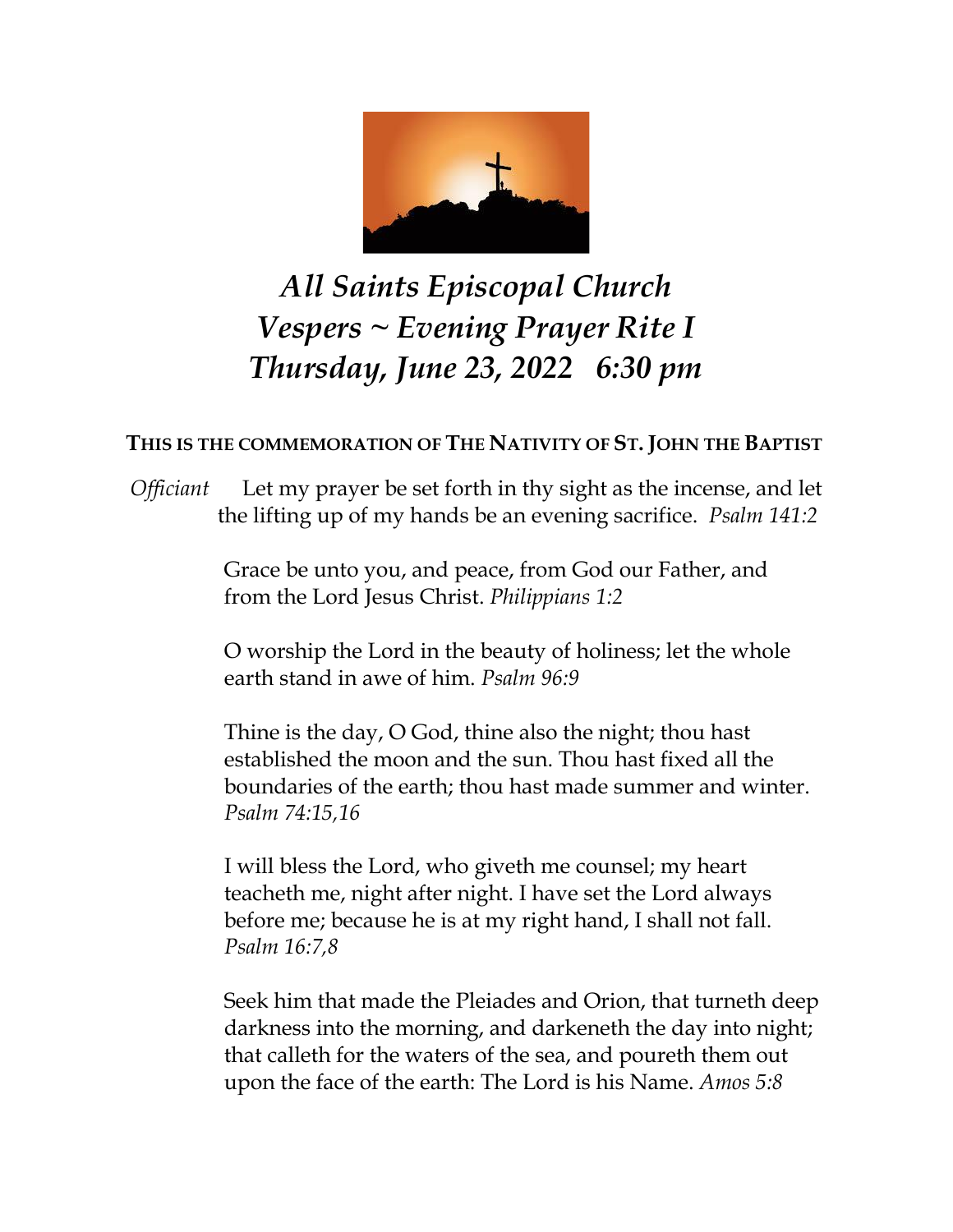If I say, "Surely the darkness will cover me, and the light around me turn to night," darkness is not dark to thee, O Lord; the night is as bright as the day; darkness and light to thee are both alike. *Psalm 139:10, 11*

Jesus said, "I am the light of the world; he that followeth me shall not walk in darkness, but shall have the light of life." *John 8:12*

# **Confession of Sin**

*Officiant* Dear friends in Christ, here in the presence of Almighty God, let us sit in silence, and with penitent and obedient hearts confess our sins, so that we may obtain forgiveness by his infinite goodness and mercy.

# *Officiant and People*

**Almighty and most merciful Father, we have erred and strayed from thy ways like lost sheep, we have followed too much the devices and desires of our own hearts we have offended against thy holy laws, we have left undone those things which we ought to have done, and we have done those things which we ought not to have done.**

**But thou, O Lord, have mercy upon us, spare thou those who confess their faults, restore thou those who are penitent, according to thy promises declared unto mankind in Christ Jesus our Lord; and grant, O most merciful Father, for his sake, that we may hereafter live a godly, righteous, and sober life, to the glory of thy holy Name. Amen.**

*Officiant* The Almighty and merciful Lord grant us absolution and remission of all our sins, true repentance, amendment of life, and the grace and consolation of his Holy Spirit. **Amen.**

# **THE INVITATORY AND PSALTER**

|        | <i>Officiant</i> O God, make speed to save us. |
|--------|------------------------------------------------|
| People | O Lord, make haste to help us.                 |

*Officiant and People* **Glory to the Father, and to the Son, and to the Holy Spirit: as it was in the beginning, is now, and will be for ever. Amen.**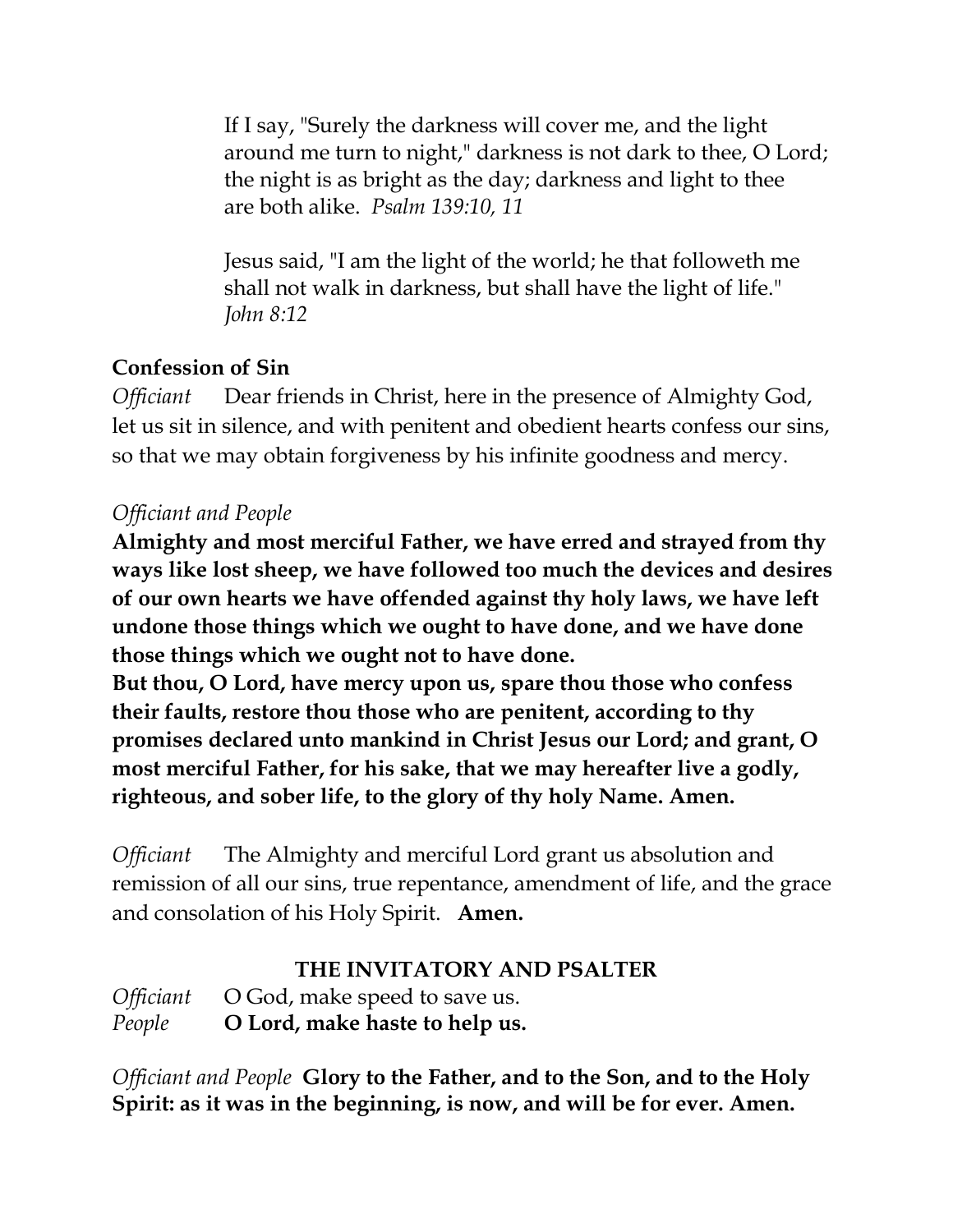## **Alleluia.**

*Officiant and People* **O Gracious Light** *Phos hilaron* **O gracious Light, pure brightness of the everliving Father in heaven, O Jesus Christ, holy and blessed! Now as we come to the setting of the sun, and our eyes behold the vesper light, we sing thy praises, O God: Father, Son, and Holy Spirit. Thou art worthy at all times to be praised by happy voices, O Son of God, O Giver of life, and to be glorified through all the worlds.**

#### **Psalm 85:7-13**

- **7 Show us your mercy, O LORD, \* and grant us your salvation.**
- **8 I will listen to what the LORD God is saying, \* for he is speaking peace to his faithful people and to those who turn their hearts to him.**
- **9 Truly, his salvation is very near to those who fear him, \* that his glory may dwell in our land.**
- **10 Mercy and truth have met together; \* righteousness and peace have kissed each other.**
- **11 Truth shall spring up from the earth, \* and righteousness shall look down from heaven.**
- **12 The LORD will indeed grant prosperity, \* and our land will yield its increase.**
- **13 Righteousness shall go before him, \* and peace shall be a pathway for his feet**.

**Glory to the Father, and to the Son, and to the Holy Spirit: \* as it was in the beginning, is now, and will be for ever. Amen.**

#### **THE LESSONS**

# **A Reading from Isaiah 40:1-11**

Comfort, O comfort my people, says your God.

Speak tenderly to Jerusalem, and cry to her that she has served her term, that her penalty is paid, that she has received from the LORD's hand double for all her sins.

A voice cries out: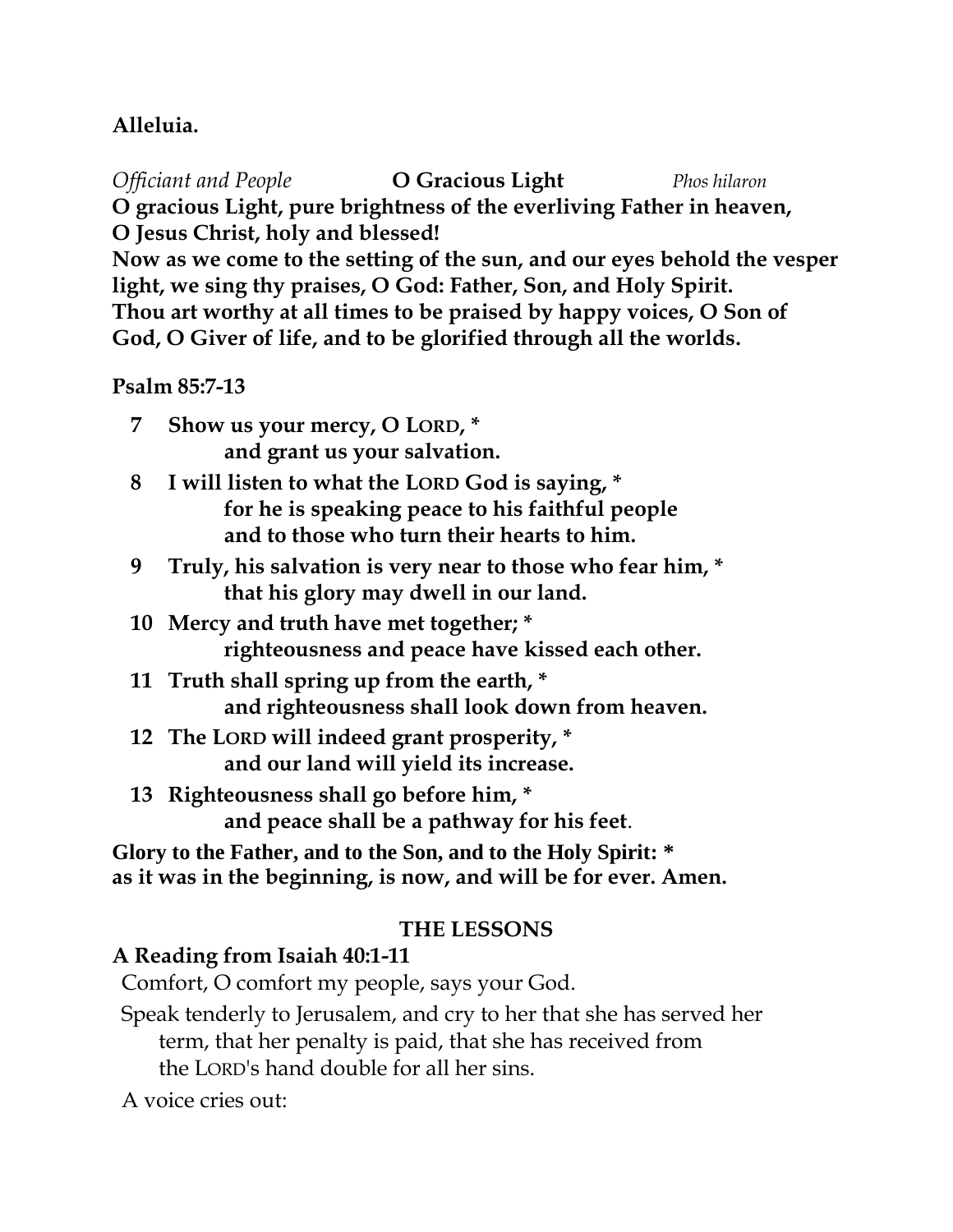- "In the wilderness prepare the way of the LORD, make straight in the desert a highway for our God.
- Every valley shall be lifted up, and every mountain and hill be made low; the uneven ground shall become level, and the rough places a plain.
- Then the glory of the LORD shall be revealed, and all people shall see it together, for the mouth of the LORD has spoken."
- A voice says, "Cry out!"

And I said, "What shall I cry?"

All people are grass, their constancy is like the flower of the field.

- The grass withers, the flower fades, when the breath of the LORD blows upon it; surely the people are grass.
- The grass withers, the flower fades; but the word of our God will stand for ever.

Get you up to a high mountain, O Zion, herald of good tidings; lift up your voice with strength, O Jerusalem, herald of good tidings, lift it up, do not fear; say to the cities of Judah, "Here is your God!"

- See, the Lord GOD comes with might, and his arm rules for him; his reward is with him, and his recompense before him.
- He will feed his flock like a shepherd; he will gather the lambs in his arms, and carry them in his bosom, and gently lead the mother sheep.

*Reader* Here endeth the lesson.

#### *The Song of Mary Magnificat*

**My soul doth magnify the Lord, \* and my spirit hath rejoiced in God my Savior. For he hath regarded \* the lowliness of his handmaiden. For behold from henceforth \* all generations shall call me blessed. For he that is mighty hath magnified me, \* and holy is his Name. And his mercy is on them that fear him \***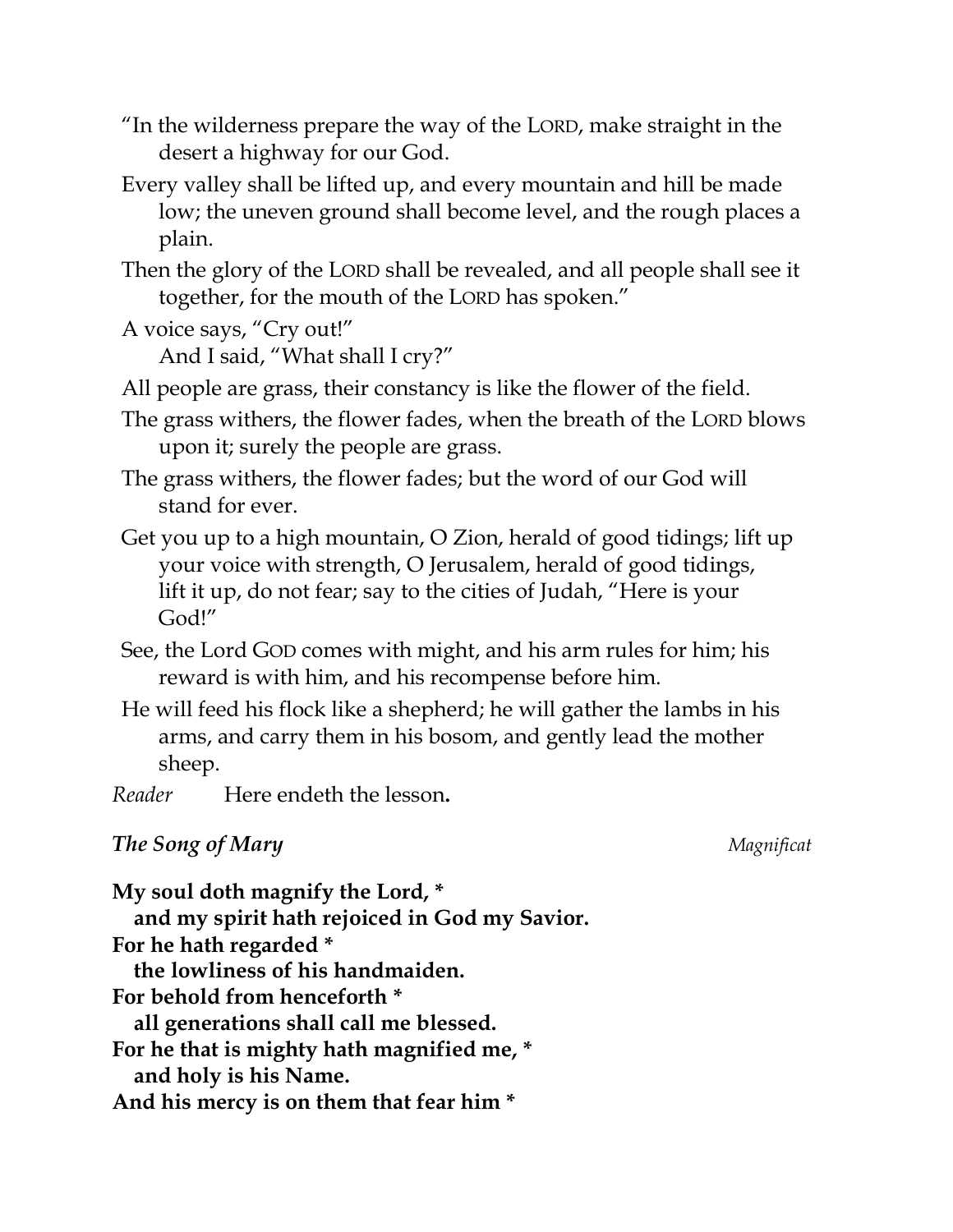**throughout all generations.**

**He hath showed strength with his arm; \* he hath scattered the proud in the imagination of their hearts. He hath put down the mighty from their seat, \* and hath exalted the humble and meek. He hath filled the hungry with good things, \* and the rich he hath sent empty away. He remembering his mercy hath holpen his servant Israel, \* as he promised to our forefathers, Abraham and his seed for ever.**

**Glory to the Father, and to the Son, and to the Holy Spirit: \* as it was in the beginning, is now, and will be for ever. Amen.**

#### **A Reading from the Acts of the Apostles 13:14b-26**

On the sabbath day they went into the synagogue and sat down. After the reading of the law and the prophets, the officials of the synagogue sent them a message, saying, "Brothers, if you have any word of exhortation for the people, give it."

So Paul stood up and with a gesture began to speak: "You Israelites, and others who fear God, listen. The God of this people Israel chose our ancestors and made the people great during their stay in the land of Egypt, and with uplifted arm he led them out of it. For about forty years he put up with them in the wilderness. After he had destroyed seven nations in the land of Canaan, he gave them their land as an inheritance for about four hundred fifty years. After that he gave them judges until the time of the prophet Samuel. Then they asked for a king; and God gave them Saul son of Kish, a man of the tribe of Benjamin, who reigned for forty years. When he had removed him, he made David their king. In his testimony about him he said, 'I have found David, son of Jesse, to be a man after my heart, who will carry out all my wishes.' Of this man's posterity God has brought to Israel a Savior, Jesus, as he promised; before his coming John had already proclaimed a baptism of repentance to all the people of Israel. And as John was finishing his work, he said, 'What do you suppose that I am? I am not he. No, but one is coming after me; I am not worthy to untie the thong of the sandals on his feet."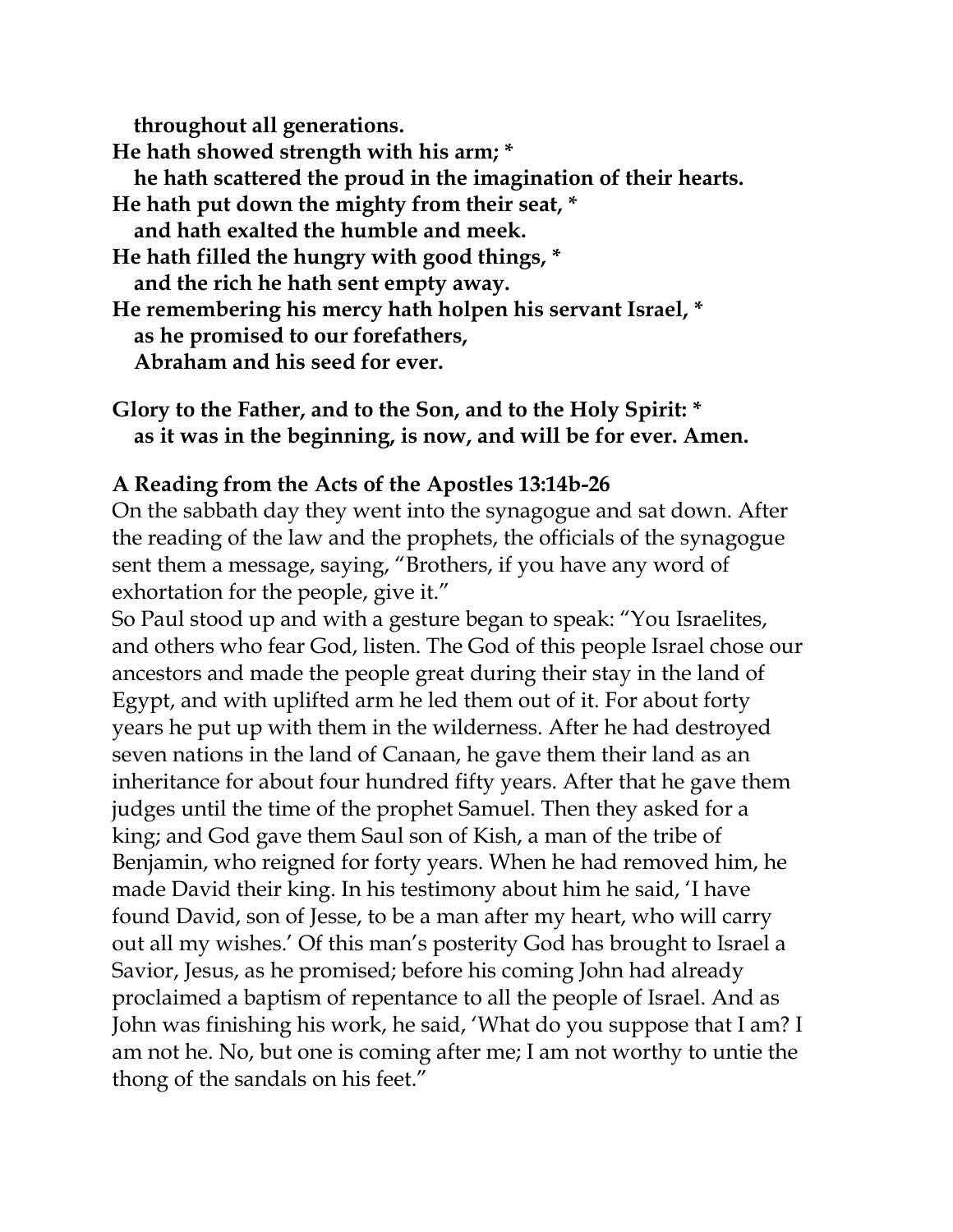"My brothers, you descendants of Abraham's family, and others who fear God, to us the message of this salvation has been sent." *Reader* Here endeth the lesson.

#### *The Song of Simeon**Nunc dimittis*

**Lord, now lettest thou thy servant depart in peace, \* according to thy word; For mine eyes have seen thy salvation, \* which thou hast prepared before the face of all people, To be a light to lighten the Gentiles, \* and to be the glory of thy people Israel. Glory to the Father, and to the Son, and to the Holy Spirit: \* as it was in the beginning, is now, and will be for ever. Amen.**

#### **A Reading from the Gospel according to Luke 1:57-80**

The time came for Elizabeth to give birth, and she bore a son. Her neighbors and relatives heard that the Lord had shown his great mercy to her, and they rejoiced with her. On the eighth day they came to circumcise the child, and they were going to name him Zechariah after his father. But his mother said, "No; he is to be called John." They said to her, "None of your relatives has this name." Then they began motioning to his father to find out what name he wanted to give him. He asked for a writing tablet and wrote, "His name is John." And all of them were amazed. Immediately his mouth was opened and his tongue freed, and he began to speak, praising God. Fear came over all their neighbors, and all these things were talked about throughout the entire hill country of Judea. All who heard them pondered them and said, "What then will this child become?" For, indeed, the hand of the Lord was with him.

Then his father Zechariah was filled with the Holy Spirit and spoke this prophecy:

"Blessed be the Lord God of Israel, for he has looked favourably on his people and redeemed them.

He has raised up a mighty saviour for us in the house of his servant David, as he spoke through the mouth of his holy prophets from of old, that we would be saved from our enemies and from the hand of all who hate us.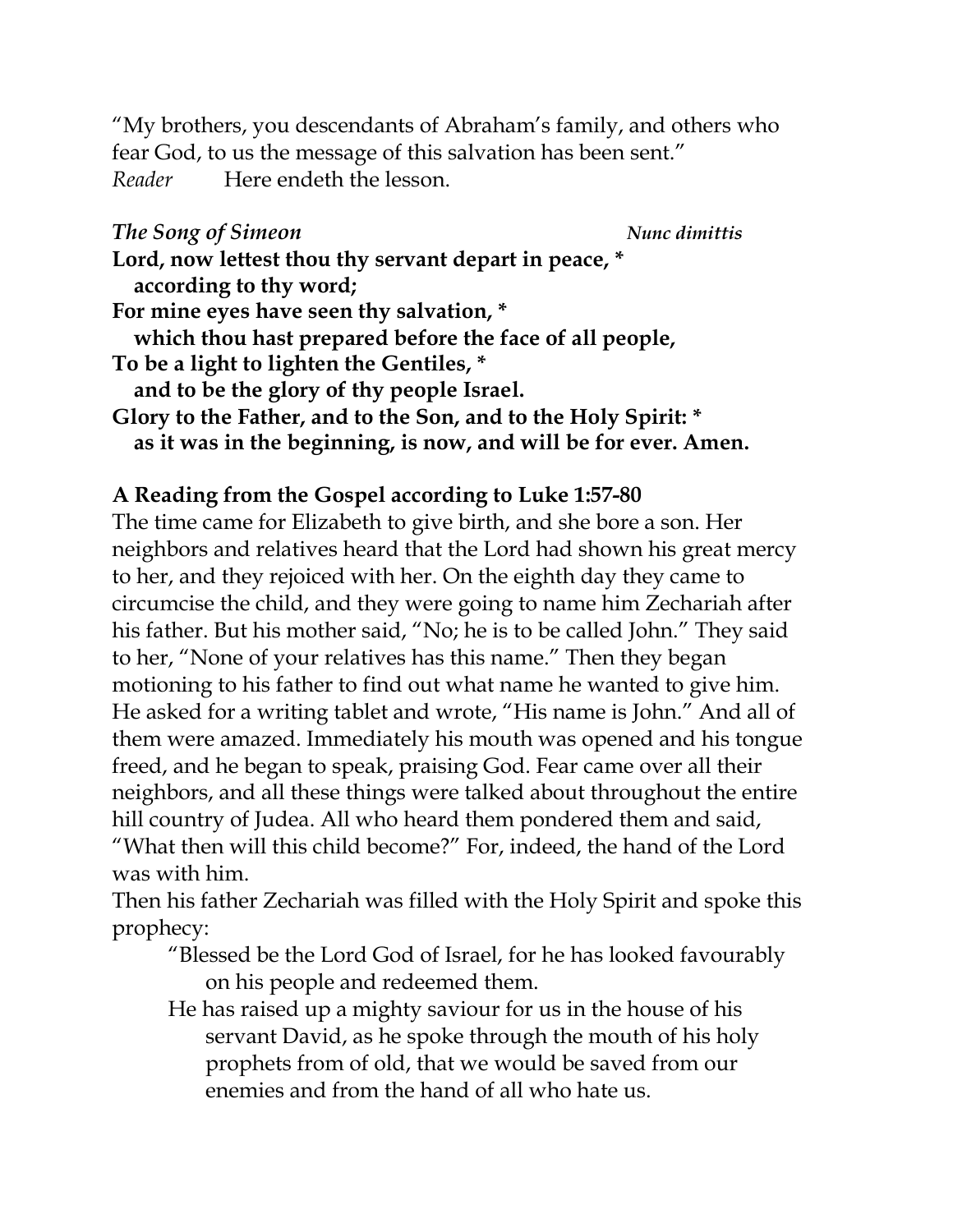- Thus he has shown the mercy promised to our ancestors, and has remembered his holy covenant, the oath that he swore to our ancestor Abraham, to grant us that we, being rescued from the hands of our enemies, might serve him without fear, in holiness and righteousness before him all our days."
- And you, child, will be called the prophet of the Most High; for you will go before the Lord to prepare his ways, to give knowledge of salvation to his people by the forgiveness of their sins.
- By the tender mercy of our God, the dawn from on high will break upon us, to give light to those who sit in darkness and in the shadow of death, to guide our feet into the way of peace."

The child grew and became strong in spirit, and he was in the wilderness until the day he appeared publicly to Israel.

*Reader* **Here endeth the lesson.**

# **The Apostles' Creed**

*Officiant and People together,* 

**I believe in God, the Father almighty, maker of heaven and earth; And in Jesus Christ his only Son our Lord;**

 **who was conceived by the Holy Ghost, born of the Virgin Mary, suffered under Pontius Pilate, was crucified, dead, and buried. He descended into hell. The third day he rose again from the dead. He ascended into heaven, and sitteth on the right hand of God the Father almighty.**

 **From thence he shall come to judge the quick and the dead.**

**I believe in the Holy Ghost, the holy catholic Church, the communion of saints, the forgiveness of sins, the resurrection of the body, and the life everlasting. Amen.**

# **THE PRAYERS**

*Officiant* The Lord be with you. *People* **And with thy Spirit.** *Officiant* Let us pray. *Officiant and People*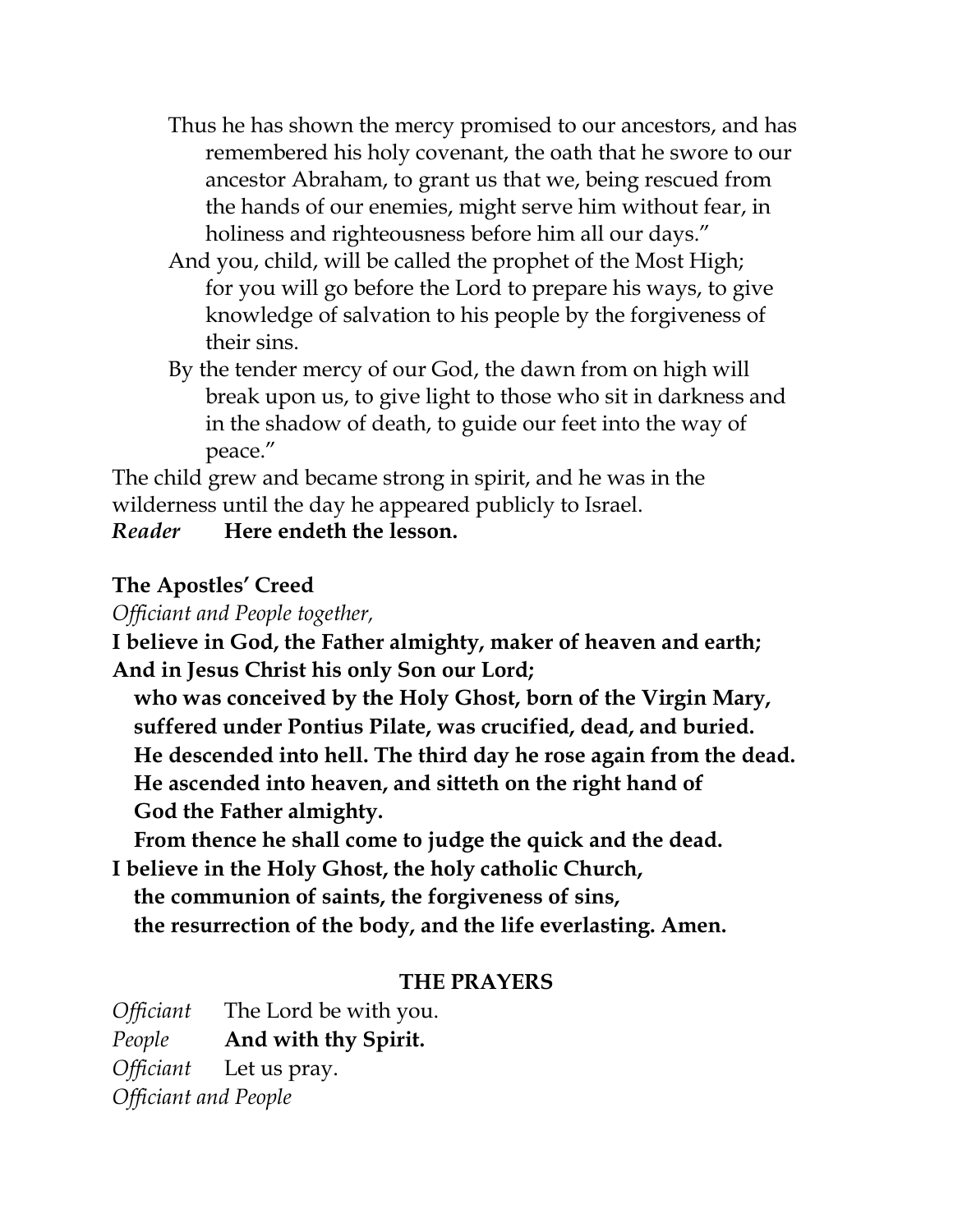**Our Father, who art in heaven, hallowed be thy Name, thy kingdom come, thy will be done, on earth as it is in heaven. Give us this day our daily bread. And forgive us our trespasses, as we forgive those who trespass against us. And lead us not into temptation, but deliver us from evil. For thine is the kingdom, and the power, and the glory, for ever and ever. Amen.** 

# **Suffrages B**

That this evening may be holy, good, and peaceful,

#### **We entreat thee, O Lord.**

That thy holy angels may lead us in paths of peace and goodwill, **We entreat thee, O Lord.**

That we may be pardoned and forgiven for our sins and offenses, **We entreat thee, O Lord.**

That there may be peace to thy Church and to the whole world,

#### **We entreat thee, O Lord***.*

That we may depart this life in thy faith and fear, and not be condemned before the great judgment seat of Christ,

#### **We entreat thee, O Lord.**

That we may be bound together by thy Holy Spirit in the communion of [**\_\_\_\_\_\_\_\_\_** and] all thy saints, entrusting one another and all our life to Christ,

**We entreat thee, O Lord.**

# **The Collect of the Day**

**Almighty God, by whose providence your servant John the Baptist was wonderfully born, and sent to prepare the way of your Son our Savior by preaching repentance: Make us so to follow his teaching and holy life, that we may truly repent according to his preaching; and, following his example, constantly speak the truth, boldly rebuke vice, and patiently suffer for the truth's sake; through Jesus Christ your Son our Lord, who lives and reigns with you and the Holy Spirit, one God, for ever and ever. Amen***.*

**A Collect For the Conservation of Natural Resources**

**Almighty God, in giving us dominion over things on earth, you made us fellow workers in your creation: Give us wisdom and reverence so to use**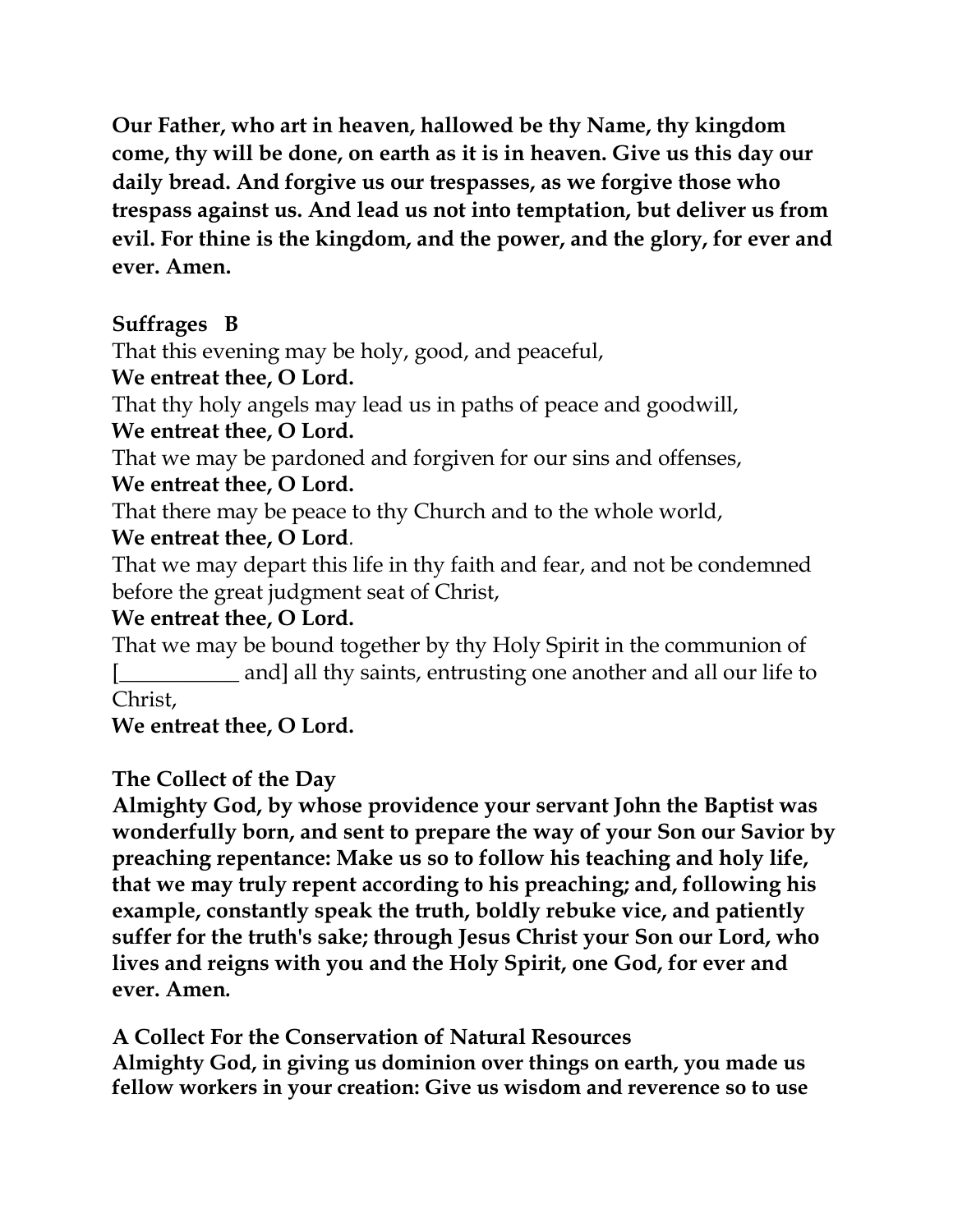**the resources of nature, that no one may suffer from our abuse of them, and that generations yet to come may continue to praise you for your bounty; through Jesus Christ our Lord. Amen.**

## **A Collect for those who struggle with Addiction**

**O blessed Lord, you ministered to all who came to you: Look with compassion upon all who through addiction have lost their health and freedom. Restore to them the assurance of your unfailing mercy; remove from them the fears that beset them; strengthen them in the work of their recovery; and to those who care for them, give patient understanding and persevering love. Amen.**

## **A Collect for those who live alone**

**Almighty God, whose Son had nowhere to lay his head: Grant that those who live alone may not be lonely in their solitude, but that, following in his steps, they may find fulfillment in loving you and their neighbors; through Jesus Christ our Lord. Amen.**

## **A Collect for Mission**

**Keep watch, dear Lord, with those who work, or watch, or weep this night, and give your angels charge over those who sleep. Tend the sick, Lord Christ; give rest to the weary, bless the dying, soothe the suffering, pity the afflicted, shield the joyous; and all for your love's sake**. **Amen.**

**Intercessions and thanksgivings may follow. – All Saints Prayer List**

# *The General Thanksgiving - Officiant and People*

**Almighty God, Father of all mercies, we thine unworthy servants do give thee most humble and hearty thanks for all thy goodness and loving-kindness to us and to all men.**

**We bless thee for our creation, preservation, and all the blessings of this life; but above all for thine inestimable love in the redemption of the world by our Lord Jesus Christ; for the means of grace, and for the hope of glory.**

**And, we beseech thee, give us that due sense of all thy mercies, that our hearts may be unfeignedly thankful; and that we show forth thy praise, not only with our lips, but in our lives, by giving up our selves to**